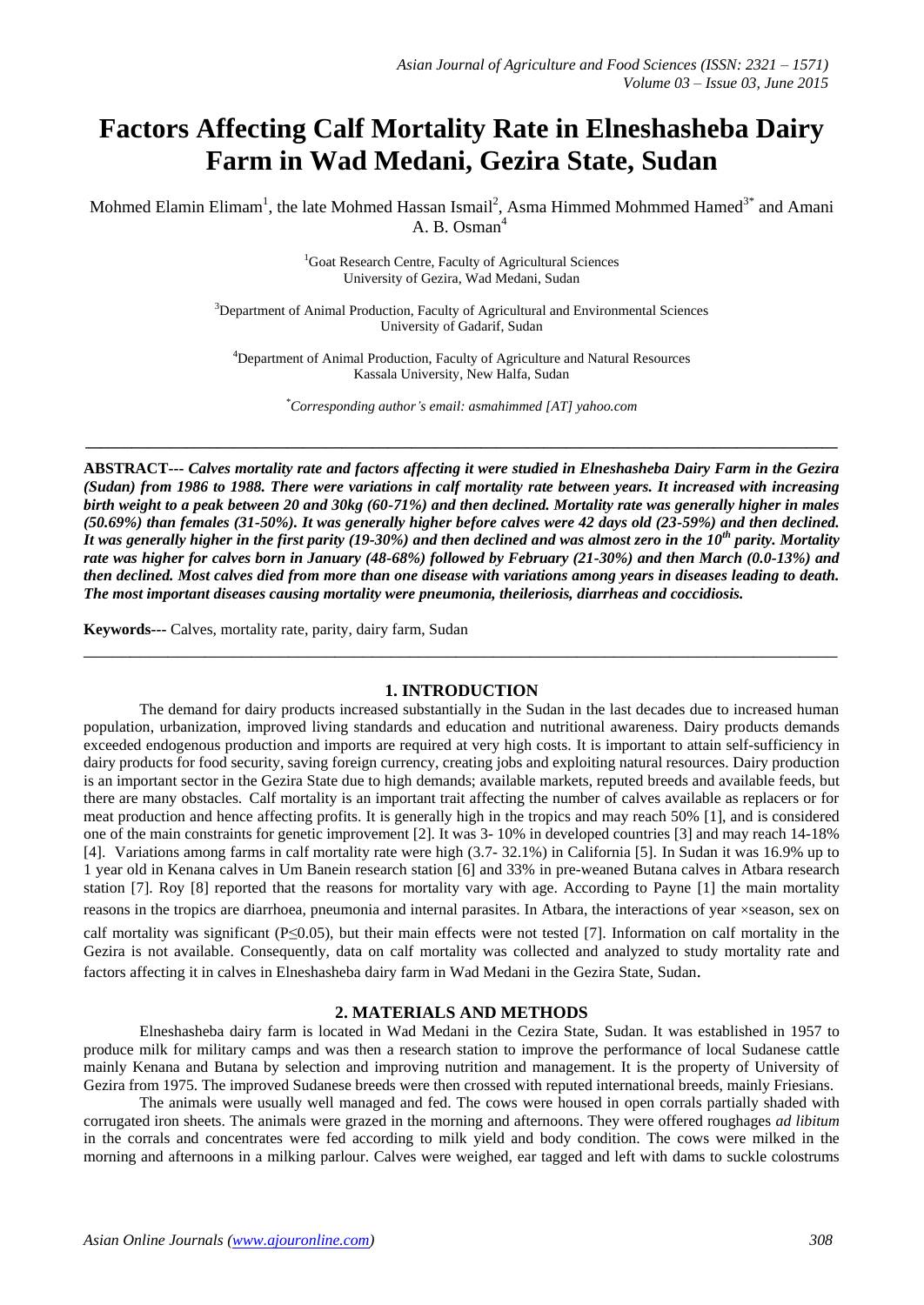for three days and then offered fresh milk by pail. They were group housed and offered water, good quality forages and a calf starter in the first week and weaned at 3-4 month old. The farm has excellent records.

Data was collected for 243 male and 266 female calves in 1986-1988. The data included calves birth weight, sex, mortality. Mortality causes, dam parity and month of calving. The data was then transformed, means and standard errors were calculated and data was statistically analyzed as described by Snedecor [9].

## **3. RESULTS AND DISCUSSION**

Table 1 shows the effects of birth weight and sex on calves' mortality rate. Mortality rate increased with increasing calves birth weight to a peak between 20 and 30 kg and then declined in all years. This was probably because most calves were born within this birth weight range. There were variations between years in the number of calves born and mortality rate. Similar variations in calf mortality rate were reported in Kenana calves in Um Banana [6] and in central Mali [2]. Pre- weaning mortality rate in Egypt was higher in light calves (69.23%) followed by heavy ones (27.27%) and was least for intermediate birth weights (14.10%) [10].

The mortality rate was generally higher in males compared to females in 1986 and 1987 and was similar in 1988. It was also significantly higher in males in Um Banein [6] and central Mali [2]. Pre-weaning calves mortality rate was relatively higher in females (10.95%) than males (8.56%) in Egypt [10]. The higher mortality rate in males was probably associated with heavier birth weight and more birth difficulties than in females.

Table 2 depicts the effects of age on calf mortality rate. Mortality rate was higher before 42 days old and then declined. There were variations between years in mortality rate at different ages. Saeed *et al.* [6] reported that mortality rate of Kenana calves in Um Banein was higher in the first week of age and declined up to weaning at four month old and then increased again from 91- 270 days old. In central Mali calf mortality was higher in the first month of age and low between weaning and one year old and was increased in the second year of age [2].

Calf mortality rate was generally higher in the first calving and then declined (Table 3). There were variations between years in mortality rate and could be associated with variations in management, nutrition and health. Similar results were reported in Kenana calves in Um Banein [6]. Pre-weaning calf mortality in Egypt was higher in the first calving (17.58%) than later calving (6.25- 9.09%) [10].The mortality rate was higher in the first calving because cows were immature with low birth weights and milk yields. However, Wilson [2] reported that mortality rate was lowest in the first calving in central Mali, and this could be because cows calved at higher ages. Therefore, it is recommended to service cows at reasonable ages and weights to reduce calf mortality.

Table 4 shows the effects of calving month on calf mortality rate. It was generally higher in January followed by February and March and then declined. Mortality rate was higher in the cold month of the year due to environmental stress. It was found that October had the highest mortality rate in Calfornia [5].Saeed *et al.* [6] found that season of birth significantly affected calf mortality rate in Um Banein. Calves mortality rate was higher in winter than summer in California [5]. Pre-weaning calf mortality in Egypt was higher in summer (11.40%) than winter (7.78%) [10]. In Iran calf mortality was higher in calves born in summer than autumn [12]. In central Mali calf mortality was higher in the dry season (41.7%) and in autumn (Wilson, 1986) and was associated with environmental stress. The effects of month and seasons of mortality rates could be alleviated by improving housing, hygiene and management and avoiding calving in periods of serious environmental stress.

Most calves died from more than one cause and there were variations between years in diseases causing mortality (Table 5). The most important diseases causing calf mortality were pneumonia, theileriosis, diarrhoeas and coccidiosis. According to Payne [1] scouring, pneumonia and parasites are the main causes of calf mortality in the tropics. Bath *et al.* [11] stated that persistent diarrhoea lowers calf resistance to other diseases, and pneumonia is a major disease in young calves. The main reasons for calf mortality in Iran were digestive tract disorders (58%) followed by respiratory diseases (13%) and diarrhoes was the main disorder[12].

## **4. CONCLUSION**

The results showed that different factors affected calf mortality and confirmed that pneumonia, diarrhoeas and internal parasites are the main causes of calf mortality. More efforts are required to reduce calf mortality in the Gezira State.

#### **5. REFERENCES**

[1] Payne, W. J. A. (1990). An Introduction to Animal production in the Tropics and Subtropics. 4th ed., ELBS, Longmans Group Ltd, London, U K.

[2] Wilson, R. T. (1986). Livestock Production in Central Mali: Long Term Studies on Cattle and Small Ruminant in Agropastoral System. ILCA Research Report No.14, ILCA, Addis Ababa, Ethiopia.

[3] Ray, D. E., Itulya, S. B., Roubicek, C. B. and Benson, C. R. (1989). Pregnancy rate, calf mortality and calving date in unsupplemented Hereford range cows. Livestock Production Science 23, 305-313.

[4] Church, D. C. (1983). Livestock Feeds and Feeding. A Reston Book, Prentice Hall, Englewood, New Jersey, U.S.A.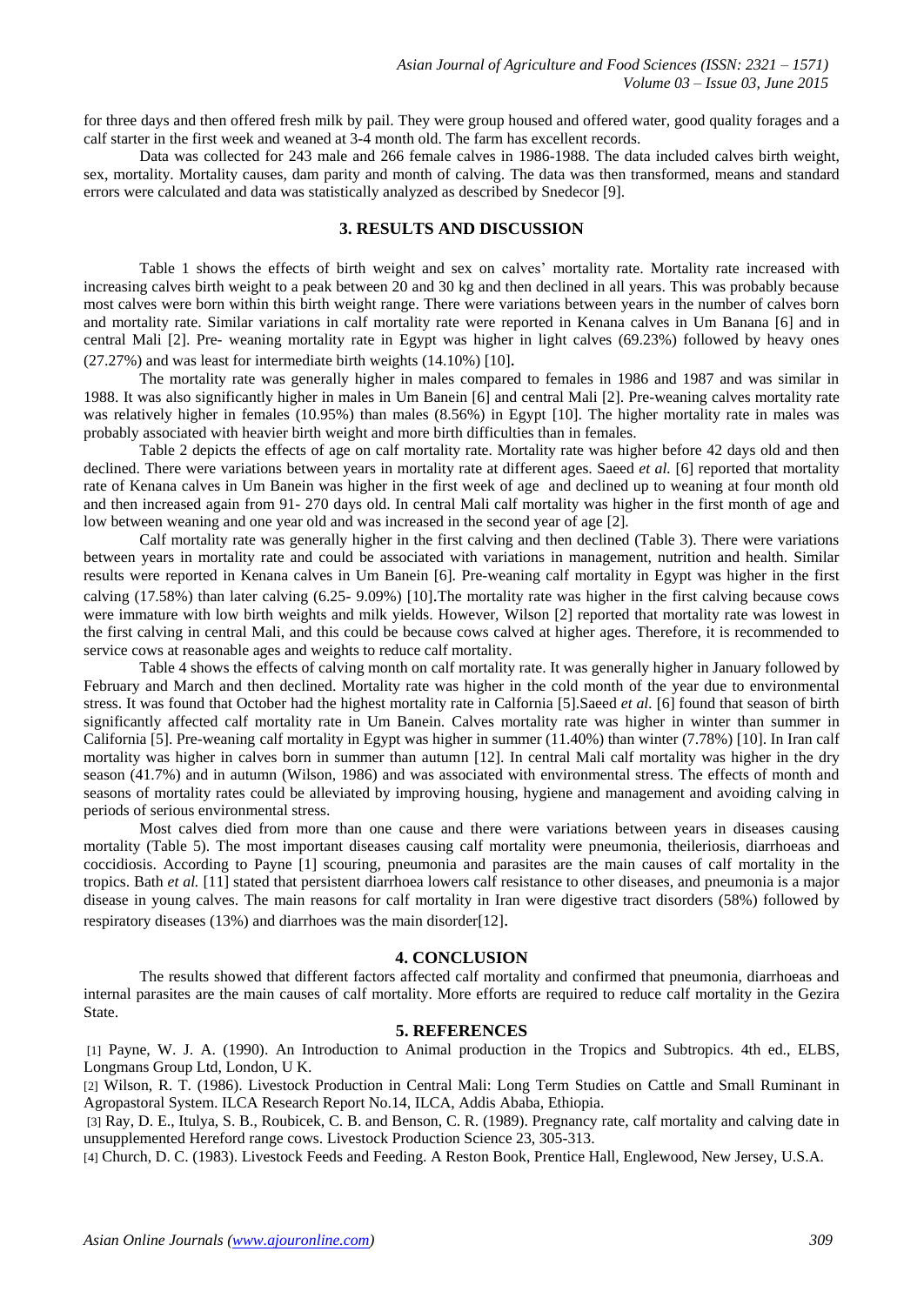[5] [Martin S. W.](http://www.ncbi.nlm.nih.gov/pubmed?term=Martin%20SW%5BAuthor%5D&cauthor=true&cauthor_uid=1155830), [Schwabe C. W.](http://www.ncbi.nlm.nih.gov/pubmed?term=Schwabe%20CW%5BAuthor%5D&cauthor=true&cauthor_uid=1155830), [Franti C. E](http://www.ncbi.nlm.nih.gov/pubmed?term=Franti%20CE%5BAuthor%5D&cauthor=true&cauthor_uid=1155830) , (1975). Dairy calf mortality rate: characteristics of calf mortality rates in Tulare County, California[. Am J Vet Res.](http://www.ncbi.nlm.nih.gov/pubmed/1155830) 36(08), 1099-104.

[6] Saeed, A. M., Word, P. N., Light, D., Durkin, J. W. and Wilson, R. T. (1987). Characterization of Kenana Cattle at Um Banein, Sudan. ILCA Research Report No. 16, ILCA, Addis Ababa, Ethiopia.

[7] Sid Ahmed, S. H. A., Ali, T. E. and Schaeffer, L. R. (1990). Effect of year, season and sex on pre-weaning calf mortality in Butana dairy cattle. The Sudan Journal of Animal Production 3, 1-8.

[8] Roy, J. H. P. (1983). Problems of calf rearing in connection with their mortality and optimal growth: A review. Livestock Production Science 10, 339-349.

[9] Snedecor, G. W. (1965). Statistical Methods, 5th ed. The Iowa State University Press, Ames, Iowa, U.S.A.

[10] [Abbas, S. F.,](http://www.cabdirect.org/search.html?q=au%3A%22Abbas%2C+S.+F.%22) [El-Ati, M. N. A.,](http://www.cabdirect.org/search.html?q=au%3A%22El-Ati%2C+M.+N.+A.%22) [El-Hommosi, F. F.](http://www.cabdirect.org/search.html?q=au%3A%22El-Hommosi%2C+F.+F.%22) (2000). Some factors affecting birth weight and calf mortality in Friesian cattle under upper Egypt conditions. Assiut [Veterinary Medical Journal](http://www.cabdirect.org/search.html?q=do%3A%22Assiut+Veterinary+Medical+Journal%22) 43, 177-187.

[11] Bath, D. l., Dickinson, F. N., Tucker, H. A. and Appleman, R. D. (1978). Dairy Cattle: Principles, Practices, Problems and profits. 2nd ed. Lea and Febiger,Philadelphia, U.S.A.

[12] [Azizzadeh, M,](http://www.ncbi.nlm.nih.gov/pubmed?term=Azizzadeh%20M%5BAuthor%5D&cauthor=true&cauthor_uid=22230657) [Shooroki, H. F.](http://www.ncbi.nlm.nih.gov/pubmed?term=Shooroki%20HF%5BAuthor%5D&cauthor=true&cauthor_uid=22230657), [Kamalabadi, A. S.](http://www.ncbi.nlm.nih.gov/pubmed?term=Kamalabadi%20AS%5BAuthor%5D&cauthor=true&cauthor_uid=22230657), [Stevenson, M. A.](http://www.ncbi.nlm.nih.gov/pubmed?term=Stevenson%20MA%5BAuthor%5D&cauthor=true&cauthor_uid=22230657) (2012). Factors affecting calf mortality in Iranian Holstein dairy herds. P[rev Vet Med.1](http://www.ncbi.nlm.nih.gov/pubmed/22230657)04(3-4), 335-40. doi: 10.1016/j.prevetmed.2011.12.007. Epub 2012 Jan 9.

Table 1. Effects of birth weight on calves mortality rate in Elneshasheba dairy farm in Wad Medani, Gezira State, Sudan.

| Parameters/years         | 1986   | 1987   | 1988   | Mean   | $SE(+)$ |
|--------------------------|--------|--------|--------|--------|---------|
| Birth weight (kg): 05-09 | 01.54  | 03.40  | 00.00  | 07.28  | 1.87    |
| $10-19$                  | 03.08  | 13.60  | 15.20  | 18.24  | 4.07    |
| $20-29$                  | 70.77  | 60.20  | 66.30  | 54.23  | 1.35    |
| $30-39$                  | 20.00  | 13.60  | 18.50  | 24.56  | 1.49    |
| 40-49                    | 01.54  | 06.80  | 00.00  | 08.78  | 3.28    |
| 50-60                    | 00.00  | 02.30  | 00.00  | 05.59  | 1.58    |
| Mean                     | 18.707 | 21.440 | 19.242 |        |         |
| $SE(+)$                  | 08.381 | 06.287 | 05.690 |        |         |
| Sex:<br>Males            | 51.600 | 69.00  | 50.00  | 49.033 | 3.58    |
| Females                  | 48.400 | 31.00  | 50.00  | 40.970 | 3.58    |
| Both sexes               | 45.200 | 55.90  | 53.40  | 45.863 | 1.85    |
| Mean                     | 44.083 | 46.13  | 46.65  |        |         |
| $SE(\pm)$                | 01.05  | 06.55  | 00.065 |        |         |

Table 2. The effect of age on calves mortality rate (%) in Elneshasheba dairy farm in Wad Medani, Gezira State, Sudan.

| Age $(days)$<br>years | 1986  | 1987  | 1988 | Mean  | $SE(\pm)$ |
|-----------------------|-------|-------|------|-------|-----------|
| $<$ 22                | 29.2  | 33.3  | 25.8 | 32.83 | 1.36      |
| $22 - 41$             | 23.1  | 59.4  | 39.8 | 39.42 | 6.27      |
| $42 - 61$             | 13.9  | 04.2  | 12.9 | 18.26 | 3.22      |
| $62 - 81$             | 09.2  | 00.0  | 09.7 | 12.40 | 5.51      |
| 82-101                | 03.1  | 00.0  | 03.2 | 07.28 | 2.95      |
| 102-121               | 01.5  | 00.0  | 02.2 | 05.65 | 2.18      |
| 122-141               | 00.0  | 01.04 | 00.0 | 02.93 | 1.54      |
| 142-161               | 00.0  | 00.0  | 00.0 | 1.39  | 0.00      |
| 162-181               | 00.0  | 01.04 | 01.1 | 1.48  | 1.54      |
| 182-201               | 03.1  | 00.0  | 02.2 | 6.68  | 2.69      |
| 202-221               | 01.5  | 00.0  | 00.0 | 3.27  | 1.88      |
| 222-241               | 00.0  | 00.0  | 01.1 | 2.93  | 1.54      |
| 242-261               | 01.5  | 00.0  | 00.0 | 3.27  | 1.88      |
| 262-281               | 00.0  | 00.0  | 00.0 | 7.39  | 0.00      |
| 282-301               | 00.0  | 01.4  | 01.1 | 4.74  | 1.69      |
| 302-321               | 03.1  | 00.0  | 01.1 | 5.85  | 2.53      |
| 322-341               | 01.5  | 00.0  | 00.0 | 3.27  | 1.88      |
| 342-362               | 01.5  | 00.0  | 00.0 | 3.27  | 1.88      |
| Mean                  | 09.72 | 7.39  | 9.45 |       |           |
| $SE(\pm)$             | 02.25 | 3.17  | 2.58 |       |           |